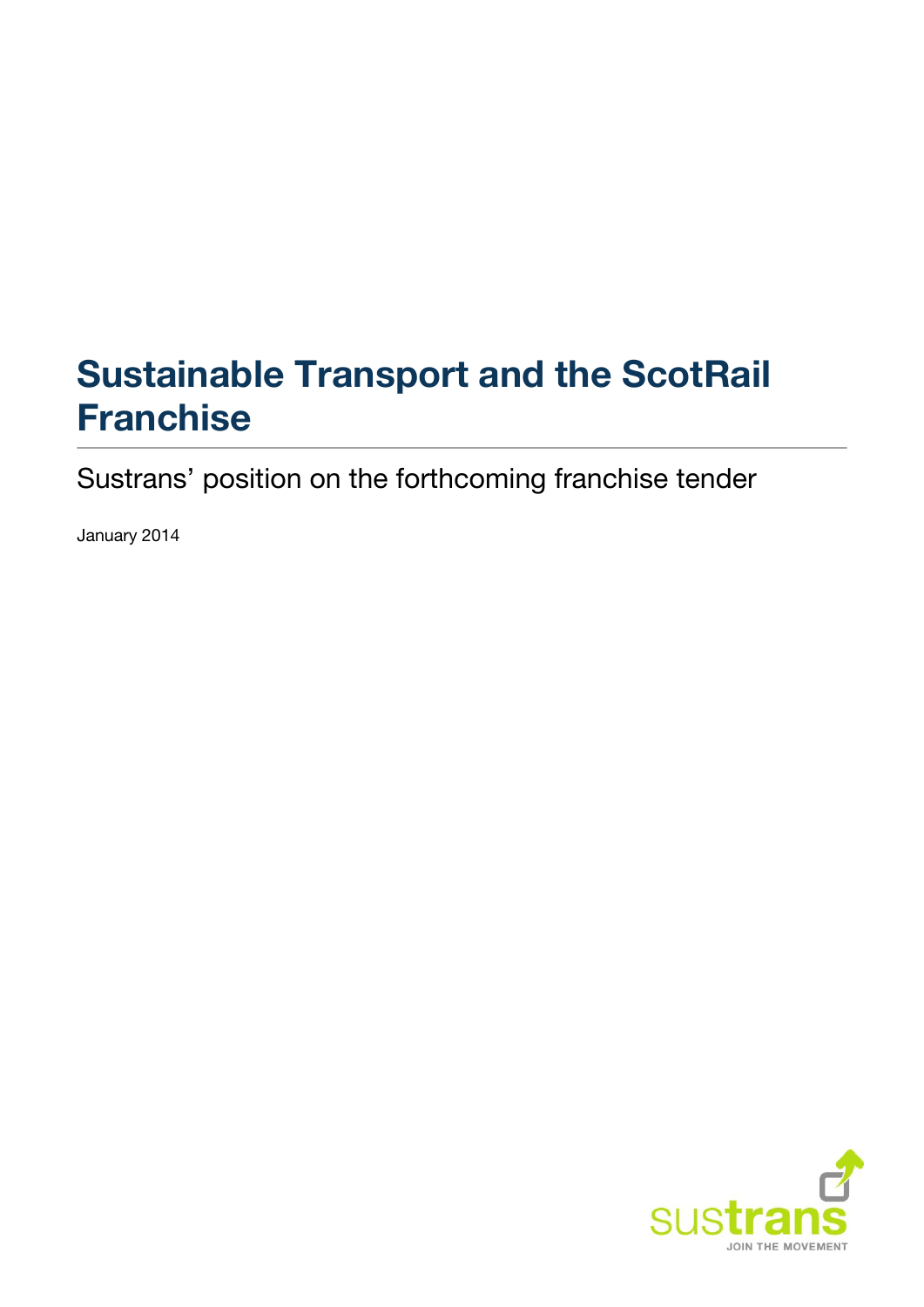#### **About Sustrans**

Sustrans makes smarter travel choices possible, desirable and inevitable. We're a leading UK charity enabling people to travel by foot, bike or public transport for more of the journeys we make every day. We work with families, communities, policy-makers and partner organisations so that people are able to choose healthier, cleaner and cheaper journeys, with better places and spaces to move through and live in.

It's time we all began making smarter travel choices. Make your move and support Sustrans today. [www.sustrans.org.uk](http://www.sustrans.org.uk/)

Sustrans Scotland Rosebery House 9 Haymarket Terrace **Edinburgh** EH12 5EZ

© Sustrans January 2014 Registered Charity No. 326550 (England and Wales) SC039263 (Scotland) VAT Registration No. 416740656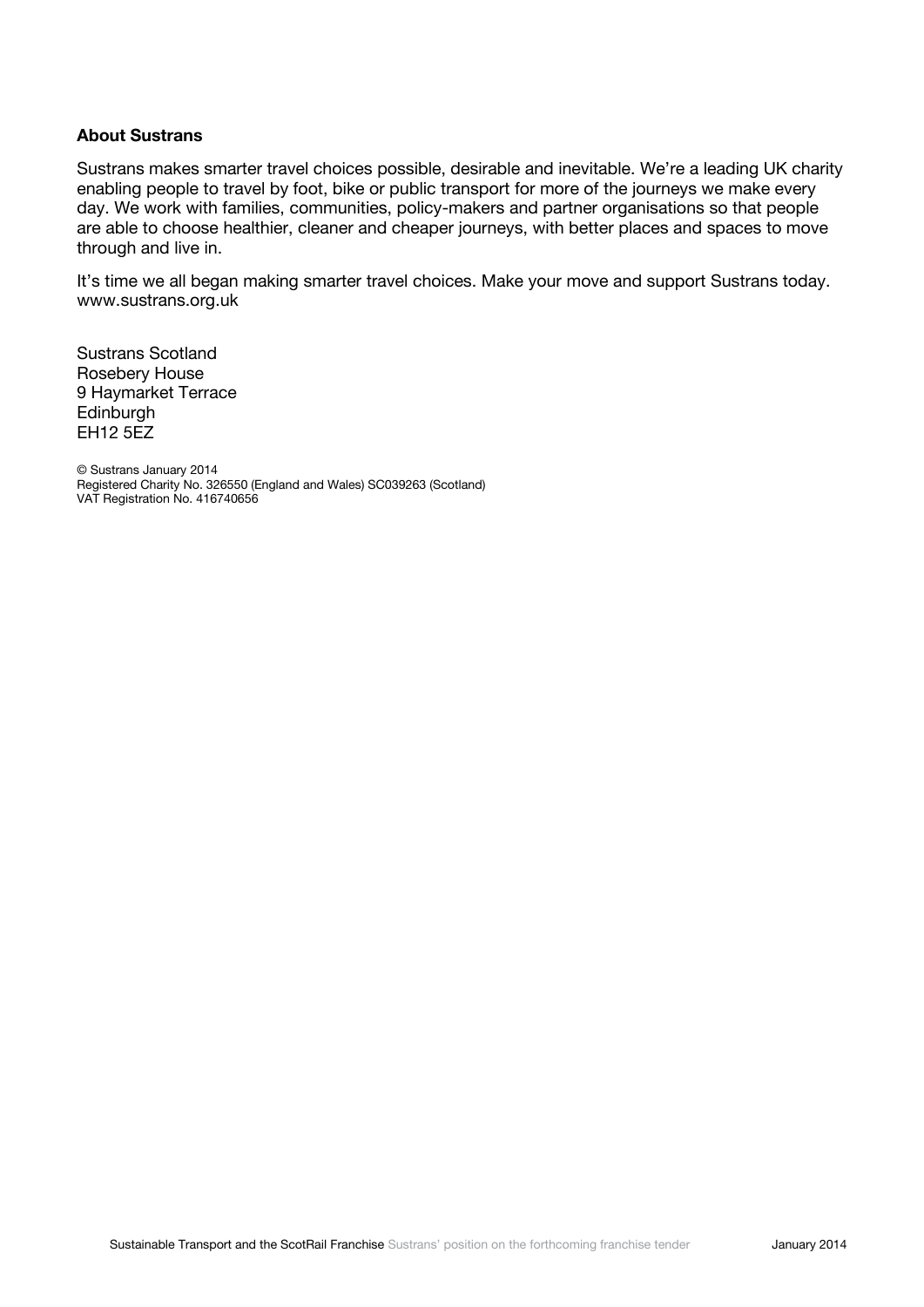## **Executive Summary**

This paper sets out Sustrans Scotland's recommendations to those bidding for the Scotrail franchise Invitation to Tender issued by Transport Scotland in November 2013.

Sustrans' mission is to encourage people to choose to travel in ways that benefit their health and wellbeing. Whilst we are open to a partnership agreement with all bidders, we will not restrict collaborative working to any one bidder exclusive to all others. Sustrans is not coordinating this response on behalf of other active travel organisations, but will seek to work with our partners wherever possible in order to achieve the most positive outcomes.

This paper lists those actions that Sustrans Scotland considers vital to ensuring proper integration of the active travel modes with train travel. It is our expectation that a bidder serious about active travel – and serious about assisting the Scottish Government to deliver its policies on active travel for short trips – will include in their bid, in addition to the requirements of the tender, the following:

- Commitment to effective **cooperation** between Local Authorities and the Rail Operator
- An outline of the vision, aims and objectives of rail integration activities over the period of the contract – to be used as the basis for creating an overall cycle strategy
- A commitment to **consult** with Sustrans and other national and local user groups on provision for journeys to stations made by sustainable means
- An overarching commitment to creating better and safer **access to stations** and across railway lines for pedestrians, cyclists and other non-motorised users
- A statement of intent on improving cycle/rail **transition facilities** at all stations
- Recognition that integration improvements should **actively encourage modal shift**.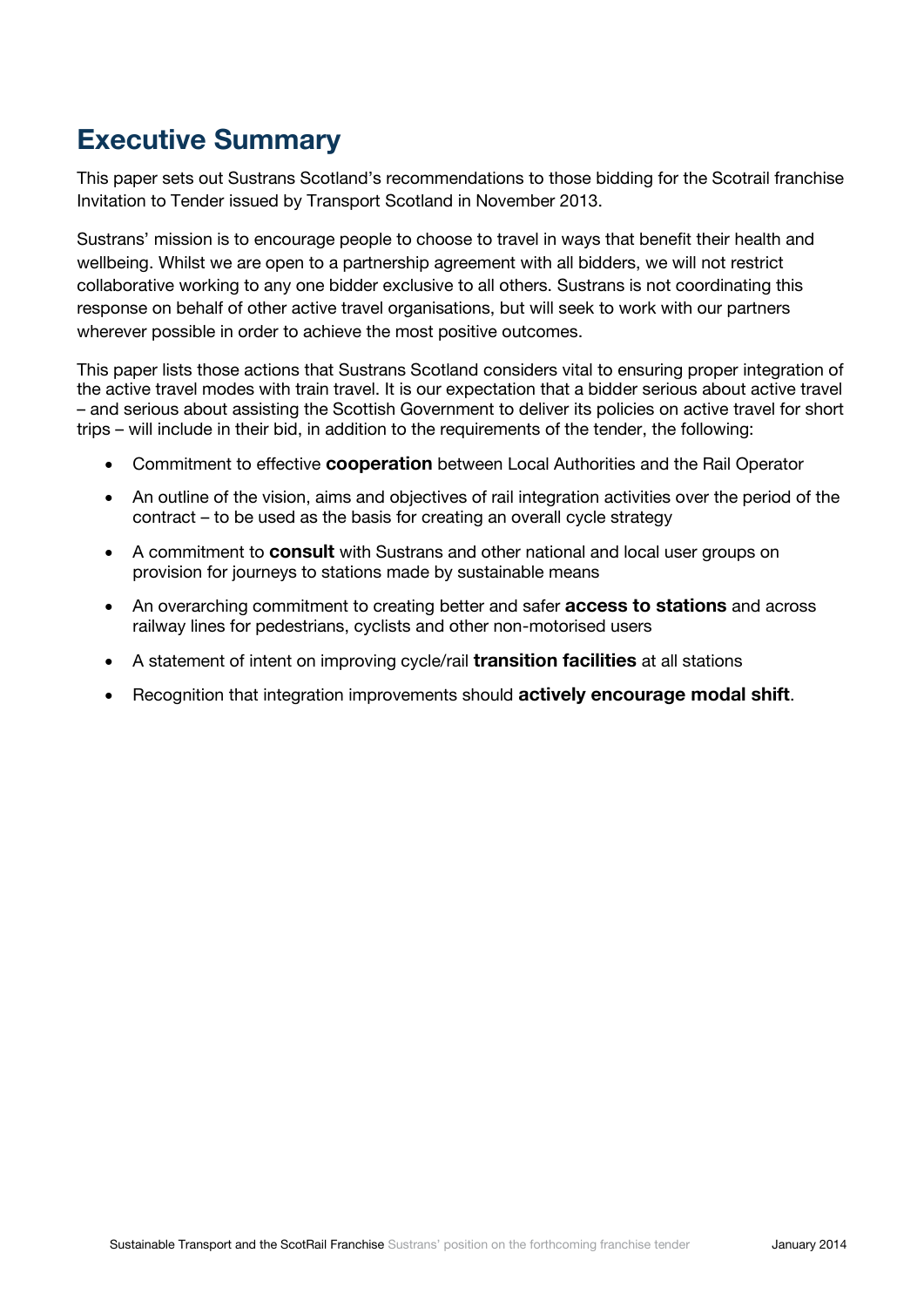Table of contents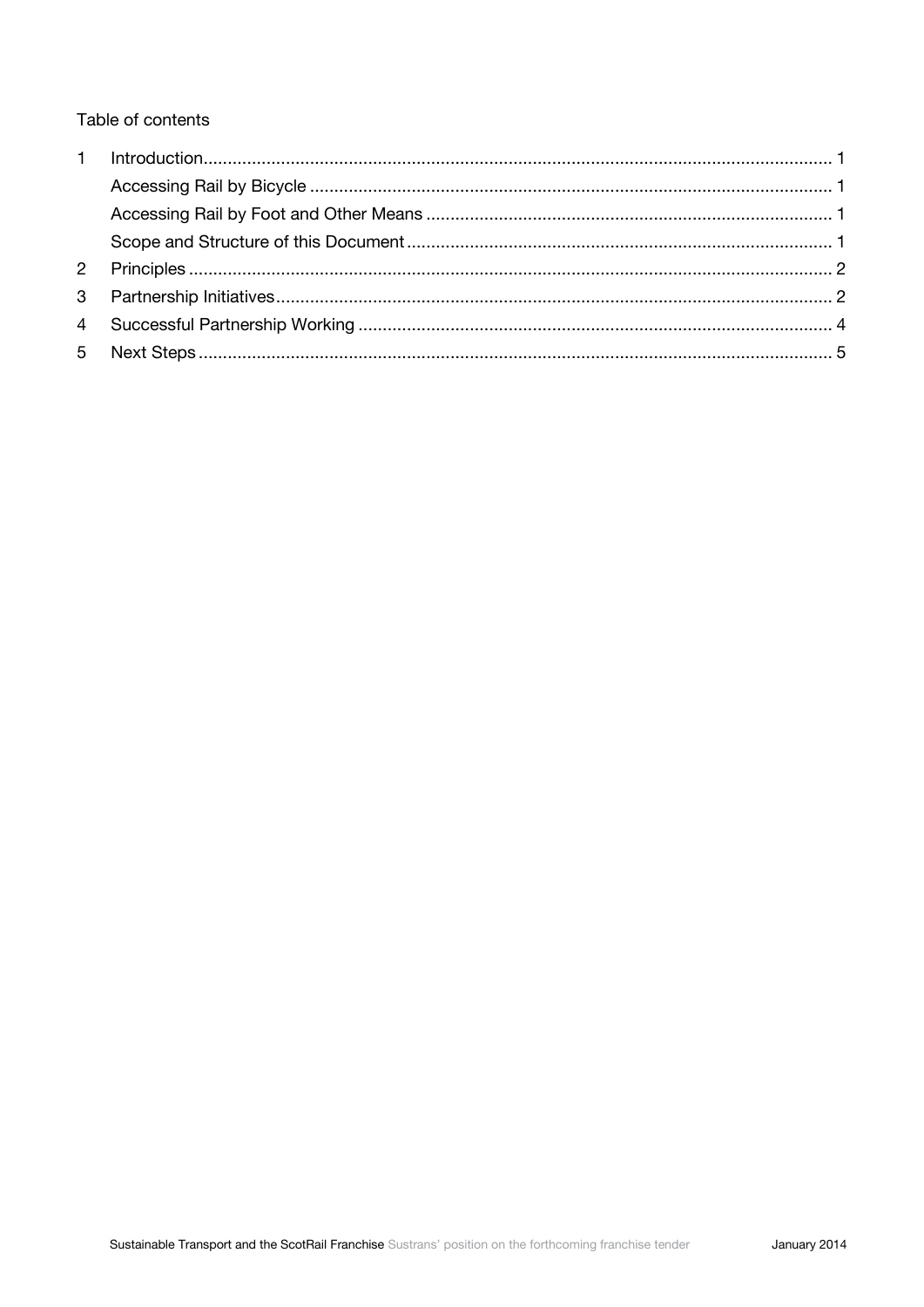## <span id="page-4-0"></span>**1 Introduction**

The ScotRail franchise represents an opportunity to increase the number of journeys made by sustainable means to and from railway stations and to build towards a truly integrated transport system over the next 10 years.

Sustrans Scotland is a stakeholder for Scottish Government, delivering several actions listed in the Cycling Action Plan for Scotland (CAPS). Sustrans has a budget over the next three financial years of £32M, employs over 50 staff and is based in Edinburgh, next to Haymarket Station.

The bulk of Sustrans' work is the delivery of infrastructure aimed at making everyday short trips an easy and sensible option for those who want to travel actively. We work in partnership with all of Scotland's local authorities, Regional Transport Partnerships and other statutory agencies. We also work with communities looking to reduce the impact of short car trips on their neighbourhoods.

#### <span id="page-4-1"></span>**Accessing Rail by Bicycle**

The Scottish Government has referenced increasing numbers of purposeful (i.e. non-leisure) bicycle trips in a number of their policies, ranging from improving public health, reducing obesity, tackling carbon emissions and reducing congestion. But the most relevant policy affecting the franchise is the recently updated Cycling Action Plan for Scotland (CAPS), which sets a vision of 10% of purposeful trips being made by bicycle by 2020. Similarly, Sustrans has also launched a call to action aimed at local and national governments. The call to action seeks greater investment and priority placed upon doubling the number of local journeys made by sustainable methods by 2020. By integrating rail with other modes of sustainable transport, progress can be made in helping to meet the targets. To date there has been progress on travel integration but there is great scope to improve on this and provide more safe and accessible access for people cycling to and from train stations.

Sections 2.2.2.6 to 2.2.3 of the ScotRail franchise Invitation to Tender (ITT) are relevant to cycle/rail integration and are well aligned with the CAPS vision. Sustrans seeks to build upon the requirements stated within this document so that prospective operators are incentivised to maximise the cycle/rail elements of their bid.

#### <span id="page-4-2"></span>**Accessing Rail by Foot and Other Means**

All trips by train start and end with a walk. Too often, the public realm around stations in particular falls between two stools; the public realm managed by the local authority and that managed by Network Rail and the rail operating company. Our experience is that pedestrians are often an after-thought and insufficient time and effort is invested in making the streets and public areas around stations safe and intuitive places to access the station by foot, mobility cart, wheelchair, etc.

In particular, we draw the bidder's attention to Designing Streets, the Scottish Government's design policy for public realm and recommend that it is appropriately referenced in the bid.

#### <span id="page-4-3"></span>**Scope and Structure of this Document**

This document sets out Sustrans' policies toward rail integration with sustainable transport in Scotland and the objectives of our involvement in any franchisee partnership. As per our policy for all such competitions, it does not express a preference for any one organisation over other bidders in the competition itself. Sustrans is not coordinating this response on behalf of other active travel organisations, but will seek to work with our partners wherever possible.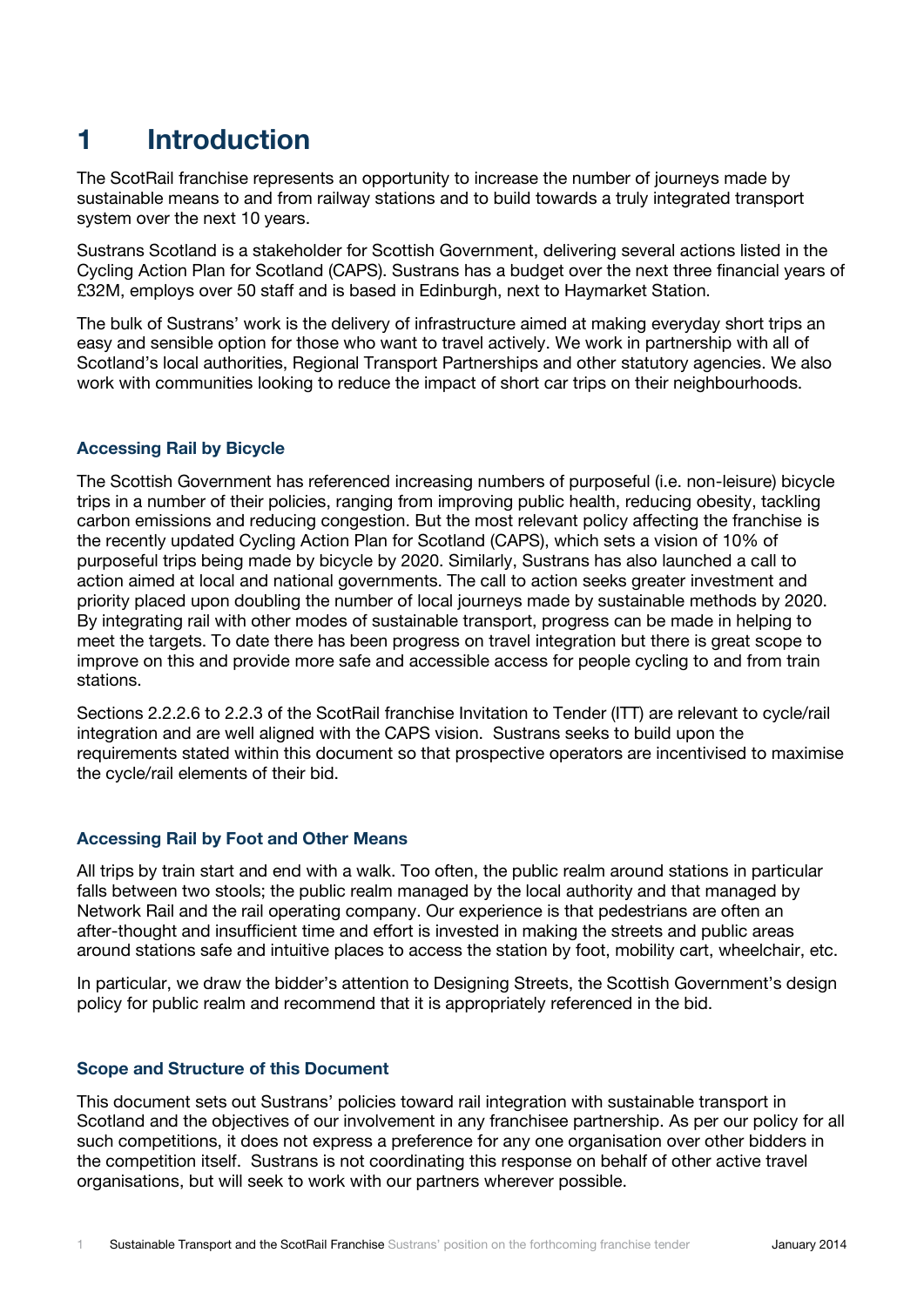The remainder of this paper sets out;

- the principles we expect train operating companies adhere to as part of any successful bid;
- some specific initiatives that we have identified, for further discussion and potential co-operation to achieve our mutual goals.

## <span id="page-5-0"></span>**2 Principles**

Our expectation is that the successful bid will include, in addition to the requirements of the tender, the following:

- Commitment to effective **cooperation** between Local Authorities and the Rail Operator. We expect bidders to tie in their activities with Local Authority CAPS plans and Local Transport **Strategies**
- An outline of the vision, aims and objectives of rail integration activities over the period of the contract – to be used as the basis for creating an overall cycle strategy. We would expect the vision to include reference to the creation of seamless, **integrated transport** in Scotland
- A commitment to **consult** with Sustrans, Cycling Scotland, Living Streets and other national and local user groups on provision for journeys to stations made by sustainable means
- An overarching commitment to creating better and safer **access to stations** and across railway lines for pedestrians, cyclists and other non-motorised users
- A statement of intent on improving cycle/rail **transition facilities** at major hub stations and at local stations, making reference to exemplar projects such as the Stirling Cycle Hub
- Recognition that integration improvements should **actively encourage modal shift** by making forecourts and public areas safe and pleasant places to be, prioritising sustainable modes of transport where appropriate.

### <span id="page-5-1"></span>**3 Partnership Initiatives**

By entering into a partnership, we would seek to make a real difference together, through finding better, sustainable and innovative ways of working with ScotRail over the next ten years. This will be the guiding force for any collaboration and we would seek to behave in a spirit and manner consistent with that overall aim.

There are several, specific areas within the ScotRail ITT document where a partnership approach could achieve mutually beneficial outcomes. These are detailed in Table 1.

Above all, we propose that the Rail Operator produce an overall cycle strategy, to be created in the first year of the contract and updated at regular intervals, which would outline the overall vision, aims and objectives of cycle rail improvements and would detail a list of actions to achieve these. Sustrans has produced, or contributed to, similar cycle plans in other locations throughout the UK and would bring this experience to bear if a partnership approach were taken.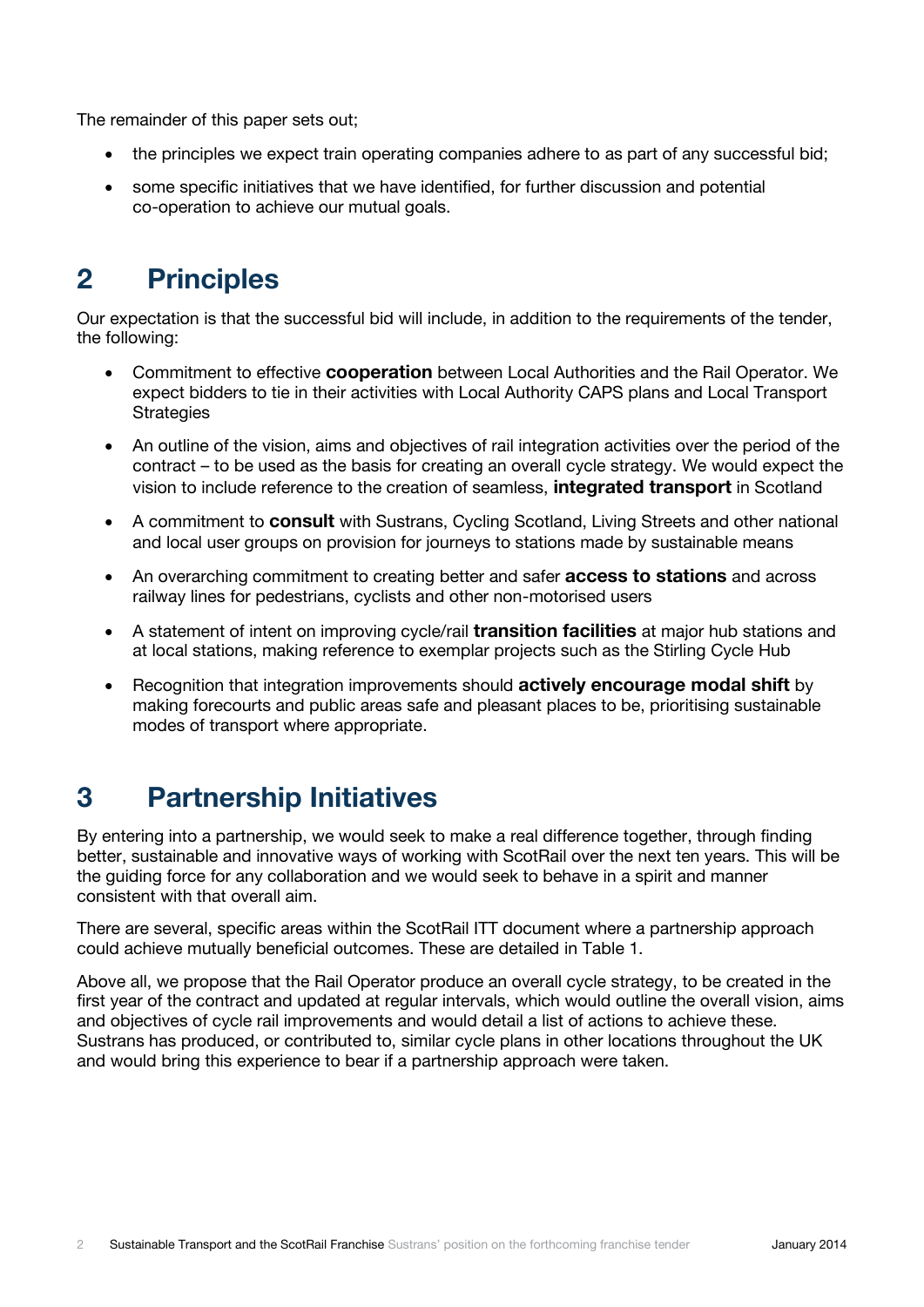### **Table 1 – Partnership opportunities**

| <b>Item</b>                                      | <b>Requirements of the</b><br>tender                                                                                                                                                                                   | <b>Partnership opportunity</b>                                                                                                                                                                                                                                                                                                                                                                                                                                                                                                                                                                                                                                                                                                                                                      |
|--------------------------------------------------|------------------------------------------------------------------------------------------------------------------------------------------------------------------------------------------------------------------------|-------------------------------------------------------------------------------------------------------------------------------------------------------------------------------------------------------------------------------------------------------------------------------------------------------------------------------------------------------------------------------------------------------------------------------------------------------------------------------------------------------------------------------------------------------------------------------------------------------------------------------------------------------------------------------------------------------------------------------------------------------------------------------------|
| Cycle parking                                    | <b>Bidders will make</b><br>provision for additional<br>cycle storage at a<br>minimum rate of 500<br>spaces per annum                                                                                                  | Increasing cycle parking in an ad hoc<br>and unfocussed way will not increase<br>the number of users accessing rail by<br>sustainable means. Sustrans would<br>propose a programme of monitoring,<br>delivered through our volunteer<br>programme and other partner<br>organisations, allowing cycle parking<br>improvements to be focused on the<br>areas of greatest need.                                                                                                                                                                                                                                                                                                                                                                                                        |
| Marketing and<br>awareness raising               | <b>Bidders must propose</b><br>methods [] to promote<br>the benefits of<br>cycling and station<br>cycling facilities                                                                                                   | Joint marketing activity to promote<br>sustainable travel modes including the<br>distribution of Sustrans information via<br>our website and a number of other<br>channels including the network of local<br>and community-based walking and<br>cycling groups.<br>We would also propose a number of                                                                                                                                                                                                                                                                                                                                                                                                                                                                                |
|                                                  |                                                                                                                                                                                                                        | cycle-based community outreach<br>activities including safety training and<br>roadshows.                                                                                                                                                                                                                                                                                                                                                                                                                                                                                                                                                                                                                                                                                            |
| Cycle route<br>identification and<br>development | The Franchisee should<br>ensure [] that easily<br><i>identifiable and accessible</i><br>cycle routes are identified<br>close to the station                                                                            | Effective mapping and signage is key to<br>encouraging passengers to access<br>stations and onward destinations by<br>sustainable means. Sustrans has a<br>wealth of experience and expertise in<br>mapping and signage of sustainable<br>transport routes. Sustrans would<br>advocate integration of mapping and<br>signage at stations with paper and<br>online maps produced by Sustrans and<br>other partner organisations.<br>The National Cycle Network brings high<br>quality cycle routes close to (or directly<br>to) hundreds of stations across the UK<br>(we are within 1 mile of over 1,000<br>stations). Creating a series of links to<br>existing routes is key to successfully<br>integrating stations into a sustainable<br>transport network that exists already. |
| Monitoring and<br>Reporting                      | The Transport Integration<br>Manager will also be<br>required to work with<br><b>Transport Scotland to</b><br>determine evaluation<br>criteria for such projects<br>and will lead on work to<br>evaluate the outcomes, | Sustrans' Research and Monitoring Unit<br>monitor the outcomes of sustainable<br>transport interventions in order to feed<br>into Key Performance Indicators for the<br>Scottish Government. Sustrans would<br>be able to offer advice and guidance on<br>effective monitoring and innovative<br>approaches to user surveys to target                                                                                                                                                                                                                                                                                                                                                                                                                                               |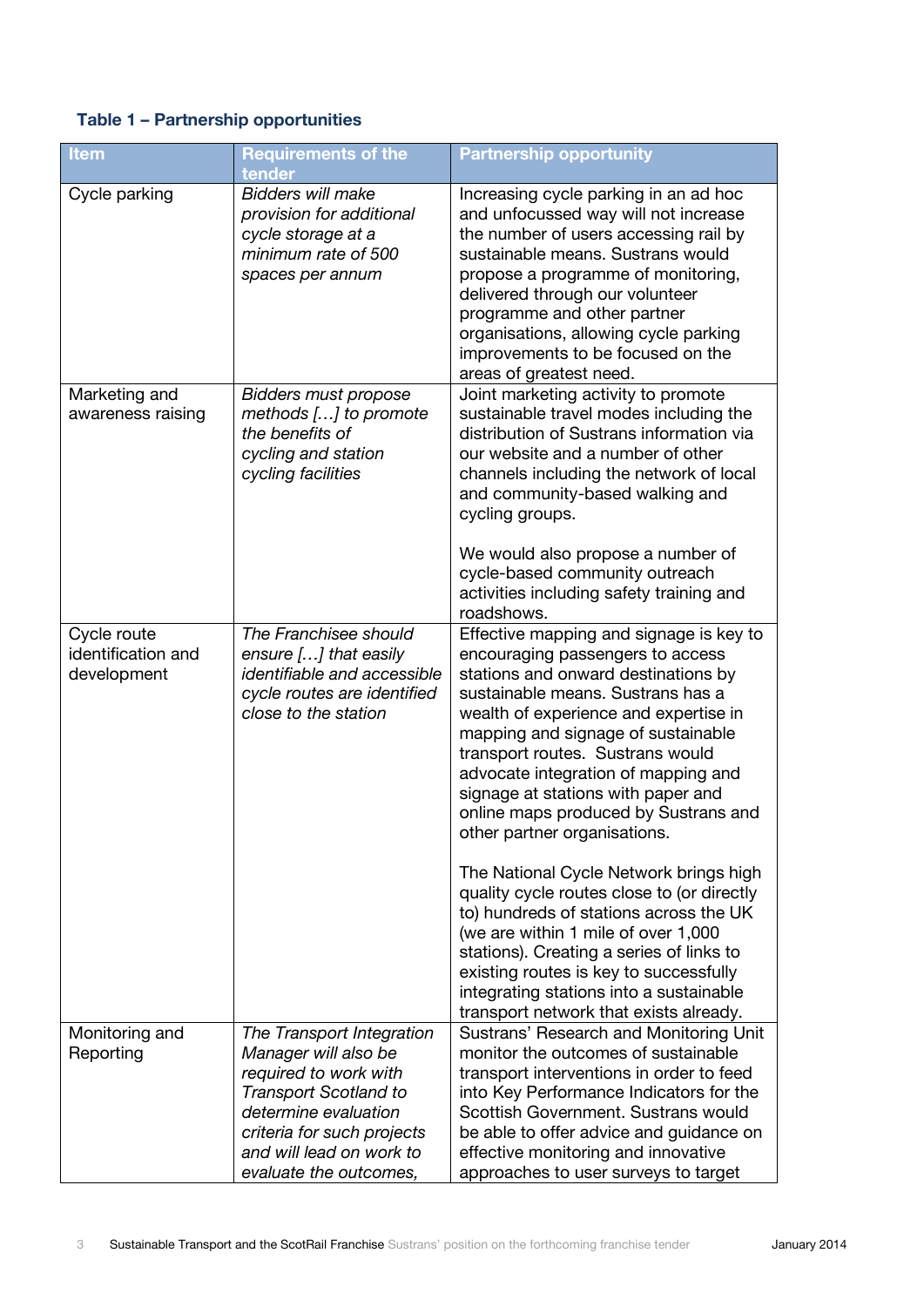| <b>Item</b>                                                       | <b>Requirements of the</b><br>tender                                                                                                                                                                                                      | <b>Partnership opportunity</b>                                                                                                                                                                                                                                                                                                                     |
|-------------------------------------------------------------------|-------------------------------------------------------------------------------------------------------------------------------------------------------------------------------------------------------------------------------------------|----------------------------------------------------------------------------------------------------------------------------------------------------------------------------------------------------------------------------------------------------------------------------------------------------------------------------------------------------|
|                                                                   | which should inform<br>future projects                                                                                                                                                                                                    | monitoring activities.                                                                                                                                                                                                                                                                                                                             |
| Cycle Innovation<br>Plan (provision for<br>recreational cyclists) | As part of their Bid,<br>Bidders shall provide a<br>Cycle Innovation Plan and<br>demonstrate how they will<br>develop this on contract<br>award                                                                                           | Sustrans would promote liaison with the<br>cycle tourism forum and provide a link<br>between the Rail Operator and other<br>partners. We would propose to work<br>closely with Cycling Scotland on<br>development of the Cycle Innovation<br>Plan to ensure it ties in with the wider<br>objectives of making cycling<br>mainstream.               |
| Rail Integration<br>Fund                                          | Bidders may plan to<br>spend up to £1.25 million<br>in each Franchisee Year<br>on additional integration<br>works as a Rail Integration<br>Fund to be managed with<br>transparency to Transport<br>Scotland and<br>other key stakeholders | Sustrans can identify projects which<br>would benefit from the Rail Integration<br>Fund and may be able to provide match<br>funding for these projects though the<br>Community Links Fund in the scenario<br>where the rail company and the Local<br>Authority put in a bid for a cycle path<br>linking the station to the nearest cycle<br>route. |

### <span id="page-7-0"></span>**4 Successful Partnership Working**

Since the 1980s Sustrans has been working with partners such as Network Rail, the Association of Train Operating Companies (ATOC) and a number of different train operators on integrating bike and rail. From its earliest days Sustrans recognised the crucial role that rail plays in encouraging people to make journeys by sustainable means. Examples of the work Sustrans has done include:

- Working closely with Network Rail on the design and replacement of the National Cycle Route 75 Airdrie-Bathgate section lost to the re-opening of the same railway line
- Liaison with Network Rail on the re-opening of the Borders Rail Line, including links to stations and other issues
- Completed 115 detailed station studies in partnership with Network Rail
- Created, and is now managing, the Department for Transport-funded "Access to Stations" programme which is delivering £11m of improvements at 20 different stations http://www.sustrans.org.uk/policy-evidence/the-impact-of-our-work/access-stations-bettercycle-rail-integration
- Worked with train operator Abellio in 2013 on their new Cycle Strategy for Greater Anglia http://www.greateranglia.co.uk/about-us/news/2013/09/greater-anglia-consults-on-cyclestrategy-and-further-cycle-rail-improvements